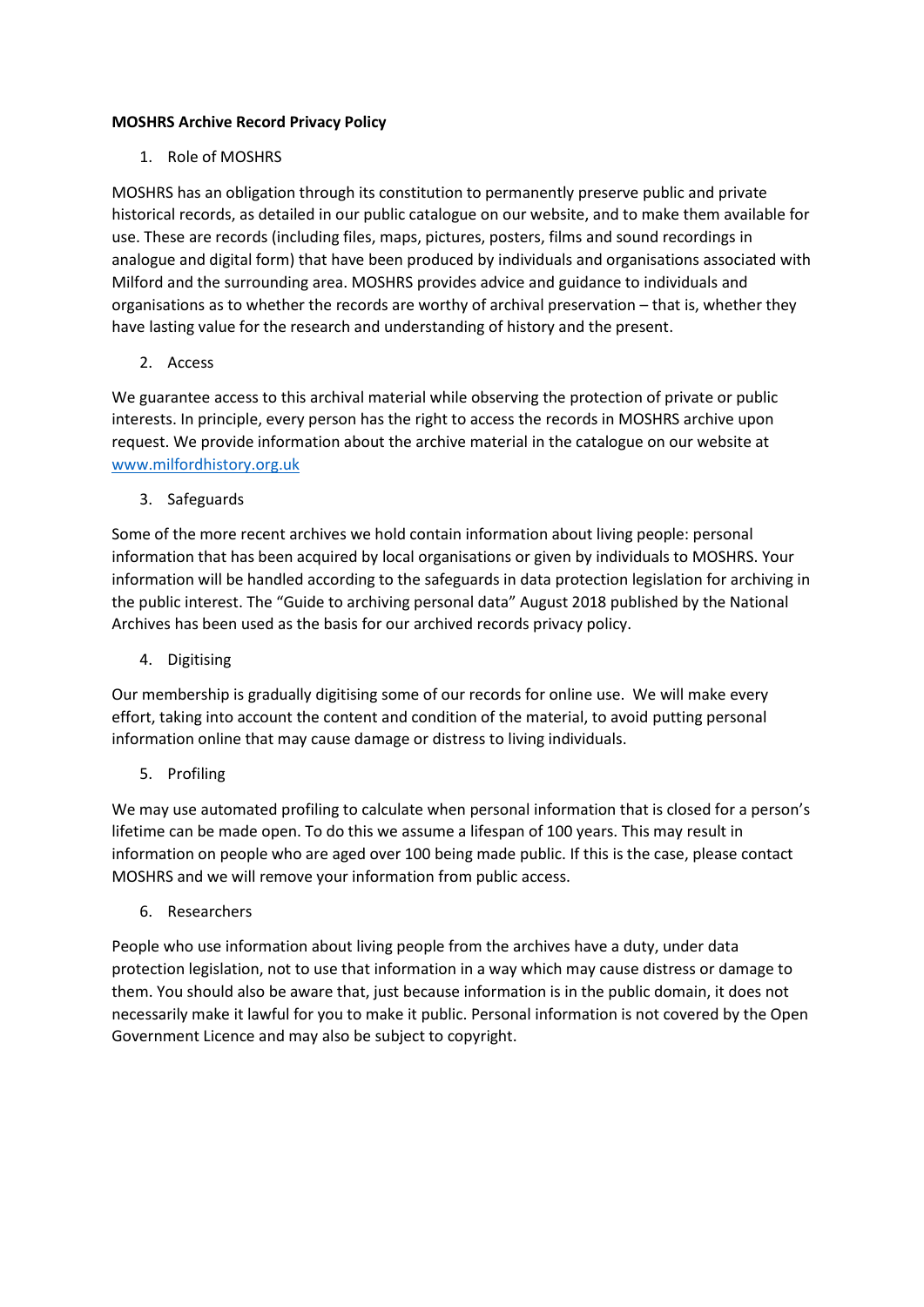7. Personal rights over personal information

Data protection legislation gives you various rights over your information. These may include (as relevant) the right to:

- Access information held about you: you must provide us with valid ID, and with enough information to enable us to identify your personal information. In certain circumstances, under data protection legislation, we may not be required to provide all the details of personal information held. . You are only entitled to your own personal data, and not to information relating to other people. If your request is manifestly unfounded or excessive, we can request a "reasonable fee" to deal with the request; or refuse to deal with it. We will provide you with an explanation of this decision.
- Amend and rectify personal information that is inaccurate and notify any third party recipients of the necessary changes. If your information is in our archival collection we will not alter the record. It may be to your advantage to have this documentary proof that a particular record was incorrect. We will, however, consider adding the correct information to the archival record.
- Request restriction of information processing concerning you or to object to processing of your personal information.
- Request the erasure of your personal information where it is no longer necessary for us to retain it. If your information is in our archival collection, we will consider withdrawing public access to it. See our takedown and reclosure policy below.
- Object to automated decision-making, including profiling (if any) that has a legal or significant effect on you as an individual and the right to object to marketing.
- Withdraw your consent to any processing for which you have previously given that consent, without affecting the lawfulness of any processing based on your consent prior to its withdrawal.

Please contact us using our website if you wish to exercise any rights. We endeavour to acknowledge requests within two weeks and to supply the appropriate response and information promptly and usually within one month.

8. Processing your personal information outside of the EU

On a regular basis we receive requests from overseas for our archived records. All EU countries, including the UK, process personal information according to the General Data Protection regulations, which requires them to have a legal basis for processing it, and gives you rights over your information. Countries outside the EU, although they may have their own Data Protection legislation, will not be subject to the same EU regulations.

We will take all practical steps to make sure your personal information is not sent to a country that is not seen as 'safe' either by the UK or EU governments.

If you are accessing our services from outside the EU then any information you send or receive from us will, of necessity, be transferred via a non-EU country.